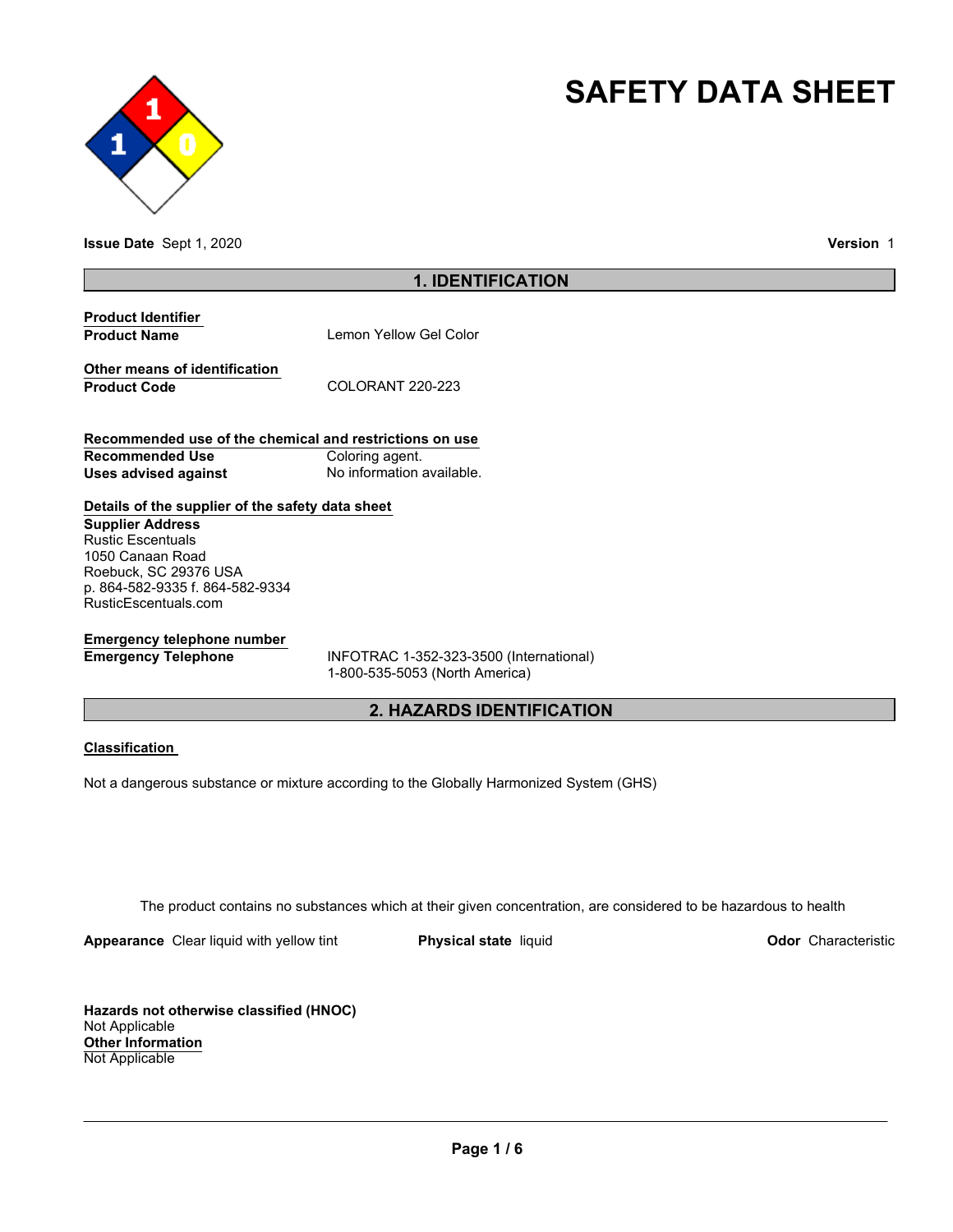## **3. COMPOSITION/INFORMATION ON INGREDIENTS**

| <b>Chemical Name</b> | <b>CAS No</b> | Weight-% | <b>Trade Secret</b> |
|----------------------|---------------|----------|---------------------|
| Glvcerol             | 56-81-5       | 99.5     |                     |
| FD&C<br>Yellow 10    | 8004-92-0     | 0.5      |                     |

# **4. FIRST AID MEASURES**

|--|

| <b>Inhalation</b>   | Not an expected route of exposure. Remove to fresh air. Administer oxygen if breathing is<br>difficult. Seek immediate medical attention/advice. |
|---------------------|--------------------------------------------------------------------------------------------------------------------------------------------------|
| Eye contact         | Rinse immediately with plenty of water, also under the eyelids, for at least 15 minutes. (Call<br>a physician if irritation persists.).          |
| Ingestion           | Product is non-toxic. Do NOT induce vomiting.                                                                                                    |
| <b>Skin Contact</b> | Wash off immediately with soap and plenty of water. Wash contaminated clothing before<br>reuse. If skin irritation persists, call a physician.   |
|                     | Most important symptoms and effects, both acute and delayed                                                                                      |

**Symptoms** No information available.

## **Indication of any immediate medical attention and special treatment needed**

**Note to physicians Treat symptomatically.** 

## **5. FIRE-FIGHTING MEASURES**

### **Suitable Extinguishing Media**

Procedures for an oil fire should be followed. Use foam or dry chemical. Water may be used ONLY to keep surrounding containers cool.

**Unsuitable Extinguishing Media** Water.

## **Specific hazards arising from the chemical**

No information available.

**Hazardous combustion products**Carbon and hydrogen oxides.

## **Protective equipment and precautions for firefighters**

As in any fire, wear self-contained breathing apparatus pressure-demand, MSHA/NIOSH (approved or equivalent) and full protective gear.

## **6. ACCIDENTAL RELEASE MEASURES**

## **Personal precautions, protective equipment and emergency procedures**

| <b>Personal precautions</b> | Use personal protective equipment as required. |
|-----------------------------|------------------------------------------------|
| For emergency responders    | Remove all sources of ignition.                |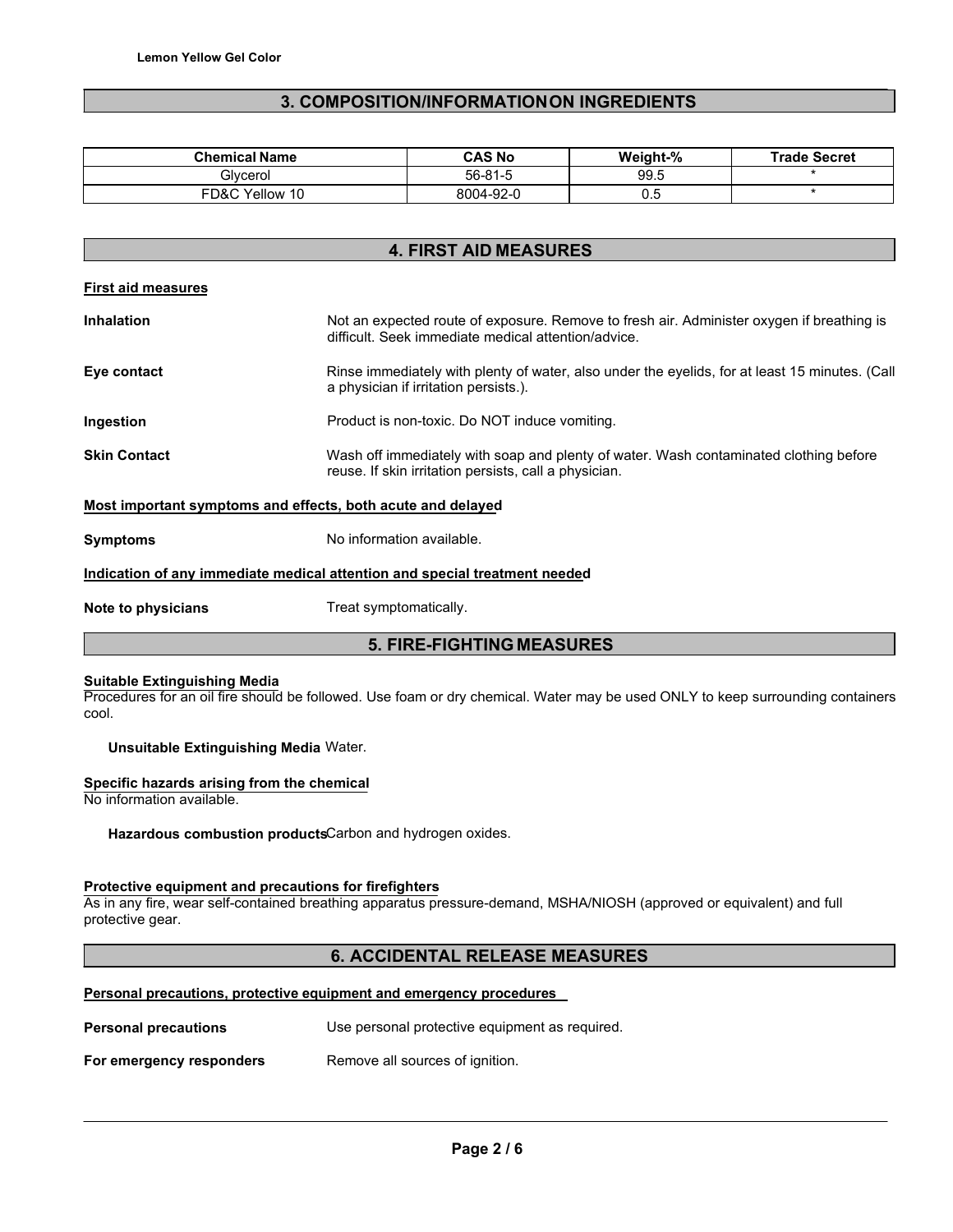## **Methods and material for containment and cleaning up**

| <b>Methods for containment</b>                                  | Contain and collect spillage with non-combustible absorbent material, (e.g. sand, earth,<br>diatomaceous earth, vermiculite) and place in container for disposal according to local /<br>national regulations (see Section 13).                           |  |  |
|-----------------------------------------------------------------|-----------------------------------------------------------------------------------------------------------------------------------------------------------------------------------------------------------------------------------------------------------|--|--|
| Methods for cleaning up                                         | Soak up with inert absorbent material. Sweep up and shovel into suitable containers for<br>disposal.                                                                                                                                                      |  |  |
| <b>7. HANDLING AND STORAGE</b>                                  |                                                                                                                                                                                                                                                           |  |  |
| <b>Precautions for safe handling</b><br>Advice on safe handling | Keep away from heat, sparks, flame and other sources of ignition (i.e., pilot lights, electric<br>motors and static electricity). Never pierce, drill, grind, cut, saw or weld any container.<br>NFPA Class IIIB storage. Wash thoroughly after handling. |  |  |
| Conditions for safe storage, including any incompatibilities    |                                                                                                                                                                                                                                                           |  |  |
| <b>Storage Conditions</b>                                       | Keep from freezing. If product freezes, allow to thaw completely prior to use.                                                                                                                                                                            |  |  |
| Incompatible materials                                          | Strong oxidizing agents.                                                                                                                                                                                                                                  |  |  |

# **8. EXPOSURE CONTROLS/PERSONAL PROTECTION**

## **Exposure Guidelines**

| <b>Chemical Name</b> | <b>ACGIH TLV</b>            | <b>OSHA PEL</b>                            | <b>NIOSH IDLH</b> |
|----------------------|-----------------------------|--------------------------------------------|-------------------|
| Glycerol             | TWA: $10 \text{ mg/m}$ mist | TWA: $15 \text{ mg/m}$ mist, total         |                   |
| $56-81-5$            |                             | particulate TWA: 5 mg/m <sup>3</sup> mist, |                   |
|                      |                             | respirable fraction                        |                   |
|                      |                             | (vacated) TWA: 10 mg/m <sup>3</sup> mist,  |                   |
|                      |                             | total particulate (vacated) TWA:5          |                   |
|                      |                             | $mq/m3$ mist, respirable fraction          |                   |

## **Appropriate engineering controls**

**Engineering Controls** Apply technical measures to comply with the occupational exposure limits.

## **Individual protection measures, such as personal protective equipment**

| <b>Eye/face protection</b>            | Goggles. Eye wash bottle.                                                                                                                                                                                                                                                                                                        |  |
|---------------------------------------|----------------------------------------------------------------------------------------------------------------------------------------------------------------------------------------------------------------------------------------------------------------------------------------------------------------------------------|--|
| Skin and body protection              | Wear protective gloves and protective clothing.                                                                                                                                                                                                                                                                                  |  |
| <b>Respiratory protection</b>         | If exposure limits are exceeded or irritation is experienced, NIOSH/MSHA approved<br>respiratory protection should be worn. Positive-pressure supplied air respirators may be<br>required for high airborne contaminant concentrations. Respiratory protection must be<br>provided in accordance with current local regulations. |  |
| <b>General Hygiene Considerations</b> | Handle in accordance with good industrial hygiene and safety practice.                                                                                                                                                                                                                                                           |  |

# **9. PHYSICAL AND CHEMICAL PROPERTIES**

**Information on basic physical and chemical properties**

| <b>Physical state</b><br>Appearance<br>Color | liauid<br>Clear liquid with yellow tint<br>vellow | Odor<br><b>Odor threshold</b> |
|----------------------------------------------|---------------------------------------------------|-------------------------------|
|                                              |                                                   |                               |

**Appearacteristic**<br>**Appearance Characteristic**<br>**A**ppearance Characteristic **Not determined**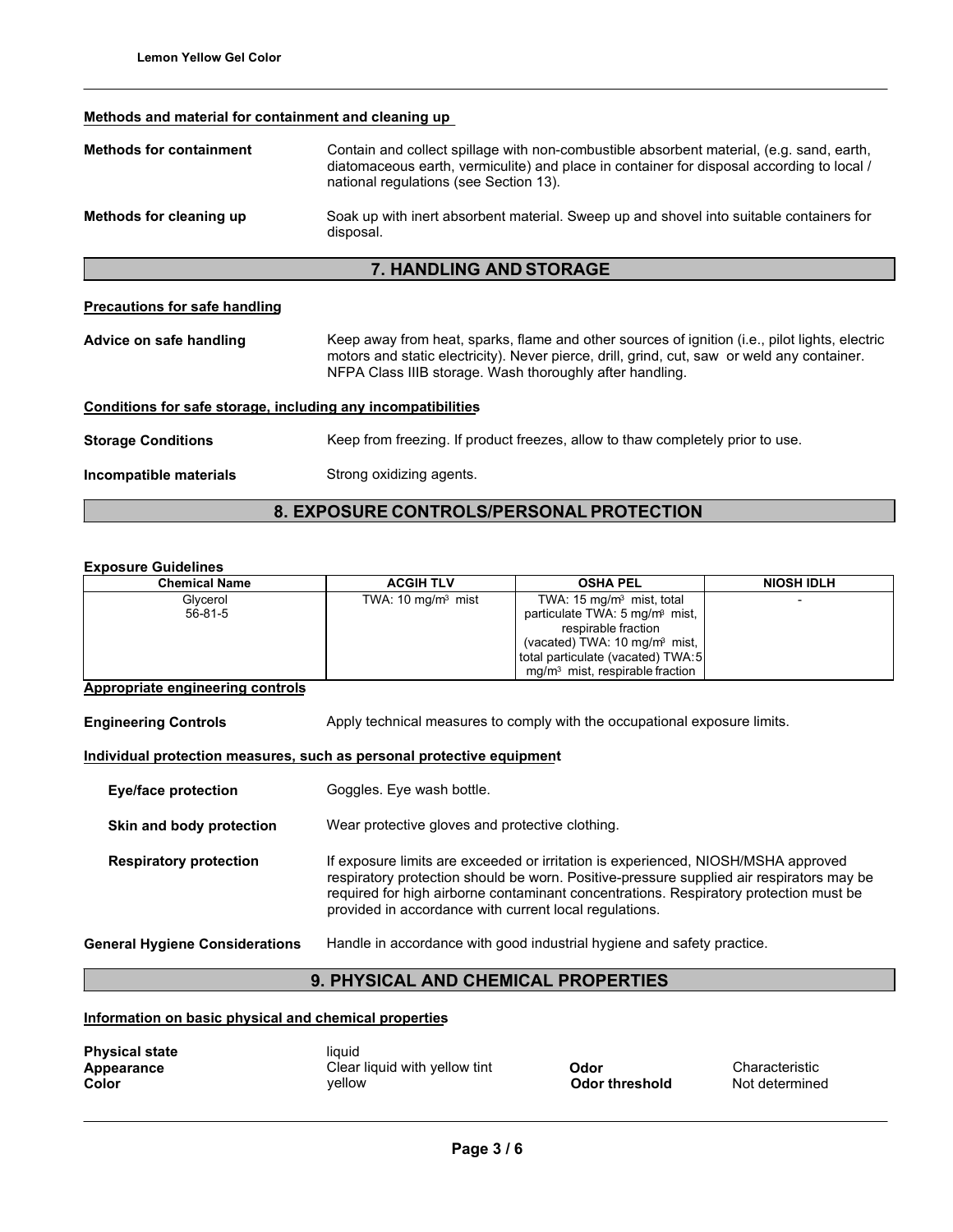| <b>Property</b>                     |
|-------------------------------------|
| рH                                  |
| <b>Melting point/freezing point</b> |
| Boiling point/boiling range         |
| <b>Flash point</b>                  |
| <b>Evaporation rate</b>             |
| Flammability (solid, gas)           |
| <b>Flammability Limits in Air</b>   |
| <b>Upper flammability limits</b>    |
| Lower flammability limit            |
| Vapor pressure                      |
| <b>Vapor density</b>                |
| <b>Specific Gravity</b>             |
| <b>Water solubility</b>             |
| Solubility in other solvents        |
| <b>Partition coefficient</b>        |
| <b>Autoignition temperature</b>     |
| <b>Decomposition temperature</b>    |
| Kinematic viscosity                 |
| <b>Dynamic viscosity</b>            |
| <b>Explosive properties</b>         |
| <b>Oxidizing properties</b>         |
|                                     |

## **Other Information**

Not determined Not determined >350°F 320°F Not determined Not determined **Not determined Not determined Not determined Not determined Specific Gravity** 1.261 Soluble in water Not determined **Not determined Not determined Not determined Not determined Not determined Not determined Not determined** 

**Values**

**Remarks • Method**

# **10. STABILITY AND REACTIVITY**

#### **Reactivity**

Not reactive under normal conditions

# **Chemical stability**

Stable under normal conditions.

## **Possibility of Hazardous Reactions** None under normal processing.

**Conditions to avoid** Heat, flames and sparks.

# **Incompatible materials**

Strong oxidizing agents.

## **Hazardous Decomposition Products**

Carbon and hydrogen oxides.

# **11. TOXICOLOGICAL INFORMATION**

## **Information on likely routes of exposure**

| <b>Product Information</b> | Product does not present an acute toxicity hazard based on known or supplied information |  |
|----------------------------|------------------------------------------------------------------------------------------|--|
| <b>Inhalation</b>          | No known effect based on information supplied.                                           |  |
| Eye contact                | May cause slight irritation.                                                             |  |
| <b>Skin Contact</b>        | No known hazard in contact with skin.                                                    |  |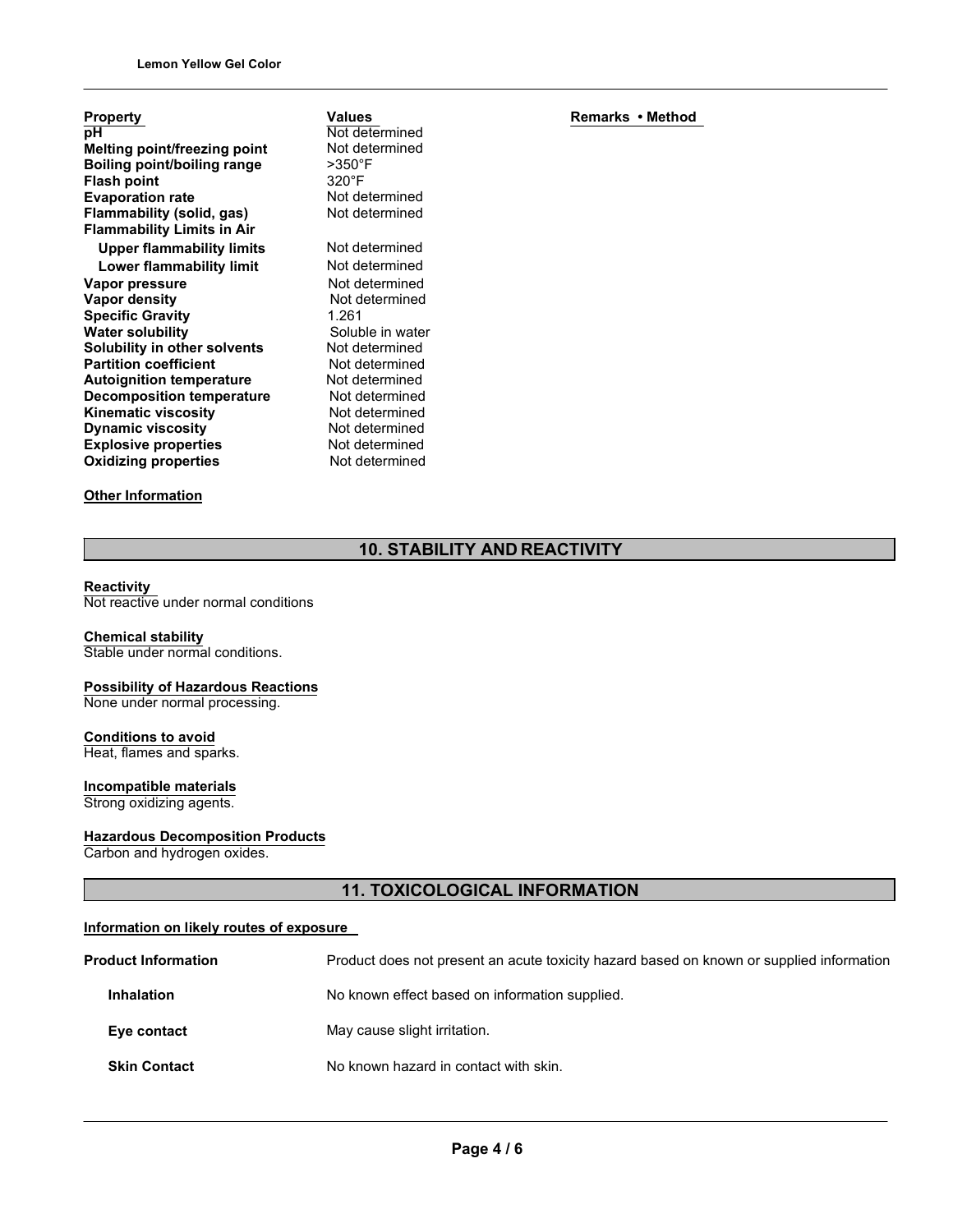**Ingestion** Product is non-toxic.

## **Information on physical, chemical and toxicological effects**

**Symptoms** No information available.

## **Delayed and immediate effects as well as chronic effects from short and long-term exposure**

**Carcinogenicity** This product does not contain any carcinogens or potential carcinogens as listed by OSHA, IARC or NTP.

## **Numerical measures of toxicity- Product**

Not determined

# **12. ECOLOGICAL INFORMATION**

## **Ecotoxicity**

0.5% of the mixture consists of components(s) of unknown hazards to the aquatic environment

| <b>Chemical Name</b> | Algae/aquatic plants | Fish                                                      | Toxicitv to<br>microorganisms | Crustacea                               |
|----------------------|----------------------|-----------------------------------------------------------|-------------------------------|-----------------------------------------|
| Glycerol<br>56-81-5  |                      | l 51 - 57: 96 h Oncorhvnchus l<br>mykiss mL/L LC50 static |                               | >500: 24 h Daphnia magna I<br>ma/L EC50 |

## **Persistence and degradability**

Not determined.

## **Bioaccumulation**

Not determined.

## **Mobility**

Not determined.

| <b>Chemical Name</b>      | <b>Partition coefficient</b> |
|---------------------------|------------------------------|
| Glycerol<br>$56 - 81 - 5$ |                              |

**Other adverse effects** Not determined

# **13. DISPOSAL CONSIDERATIONS**

| <b>Waste treatment methods</b> |                                                                                                                                                                                                                                                                                                                                                                                                                                                                                                                                |
|--------------------------------|--------------------------------------------------------------------------------------------------------------------------------------------------------------------------------------------------------------------------------------------------------------------------------------------------------------------------------------------------------------------------------------------------------------------------------------------------------------------------------------------------------------------------------|
| <b>Disposal of wastes</b>      | This material, as supplied, is not a hazardous waste according to Federal regulations (40<br>CFR 261). This material could become a hazardous waste if it is mixed with or otherwise<br>comes in contact with a hazardous waste, if chemical additions are made to this material, or<br>if the material is processed or otherwise altered. Consult 40 CFR 261 to determine whether<br>the altered material is a hazardous waste. Consult the appropriate state, regional, or local<br>regulations for additional requirements. |
| Contaminated packaging         | Disposal should be in accordance with applicable regional, national and local laws and<br>regulations.                                                                                                                                                                                                                                                                                                                                                                                                                         |